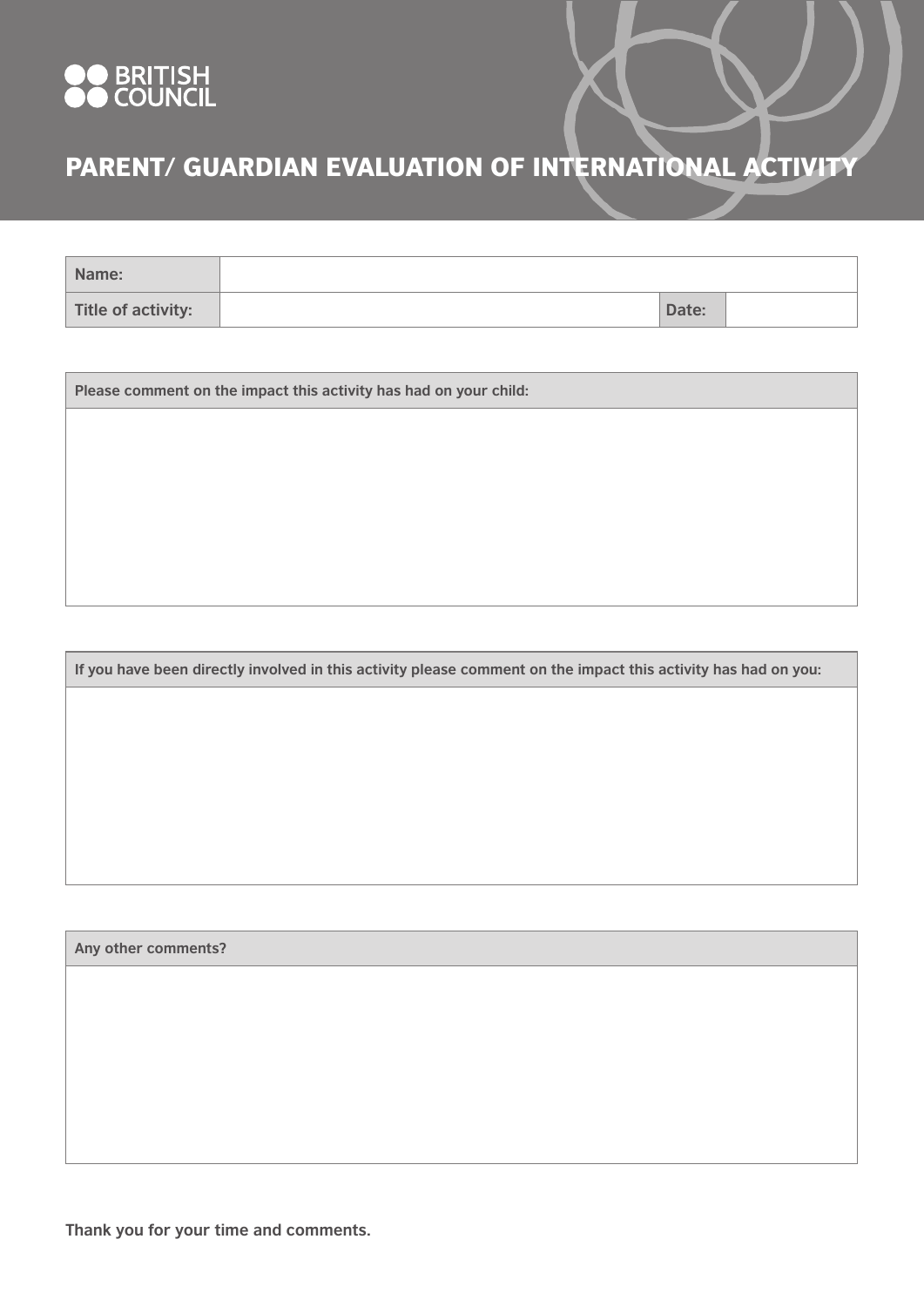

## STUDENT EVALUATION OF INTERNATIONAL ACTIVITY

| Name:              | Std: |  |
|--------------------|------|--|
| Title of activity: |      |  |

**What have you enjoyed most about this activity? What did you like best?**

**What new ideas or information have you learned from this activity?**

**What have you least enjoyed or found some difficulty with?**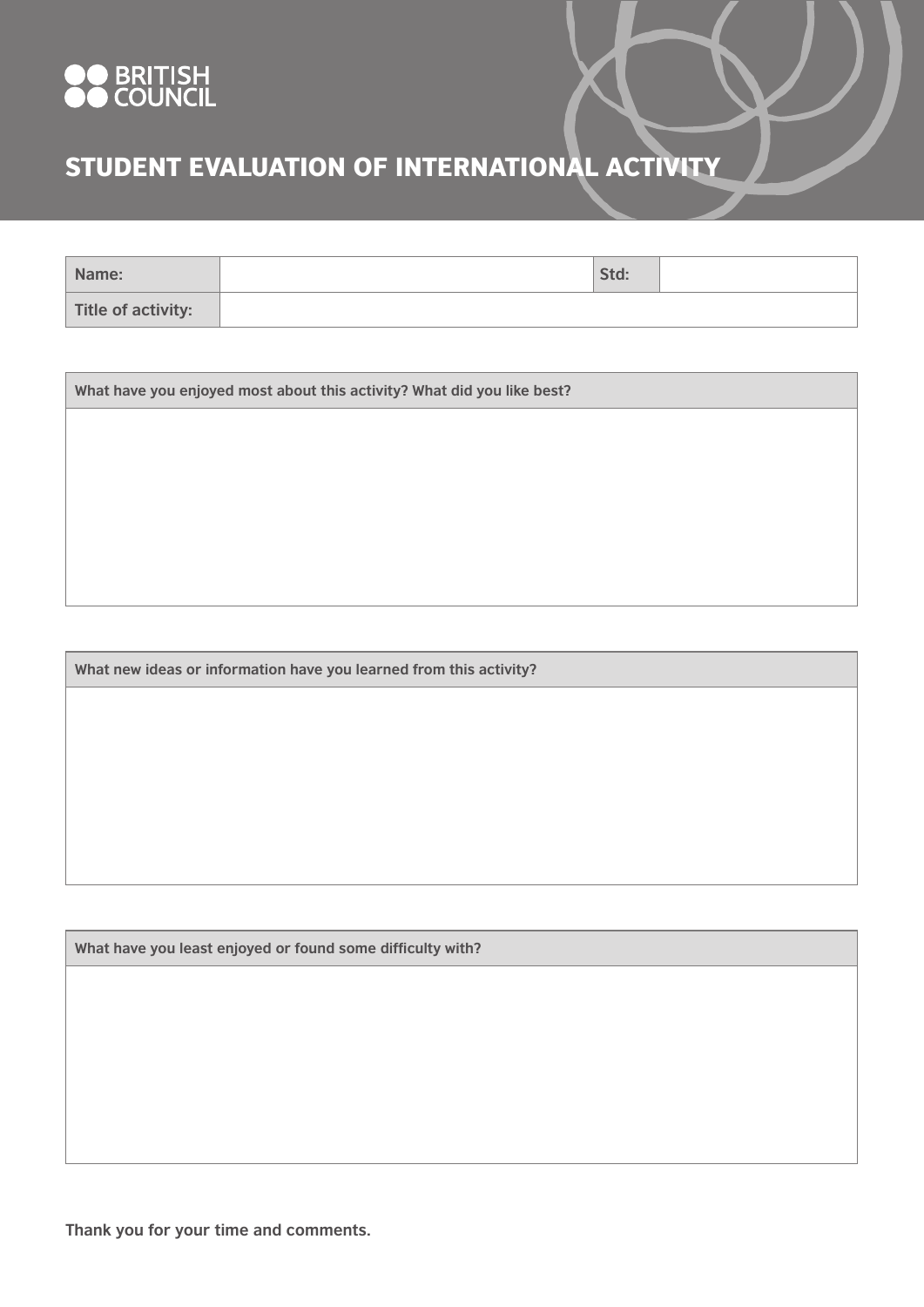

## TEACHER EVALUATION OF INTERNATIONAL ACTIVITY

| Name:              |       |  |
|--------------------|-------|--|
| Title of activity: | Date: |  |

**Please comment on the impact this activity has had on the students involved:**

**Please comment on the impact this activity has had on you and any other staff involved:**

**Please make any suggestions for improvement (e.g. What was the most effective part of this activity for you and why? What was the least effective and why?)**